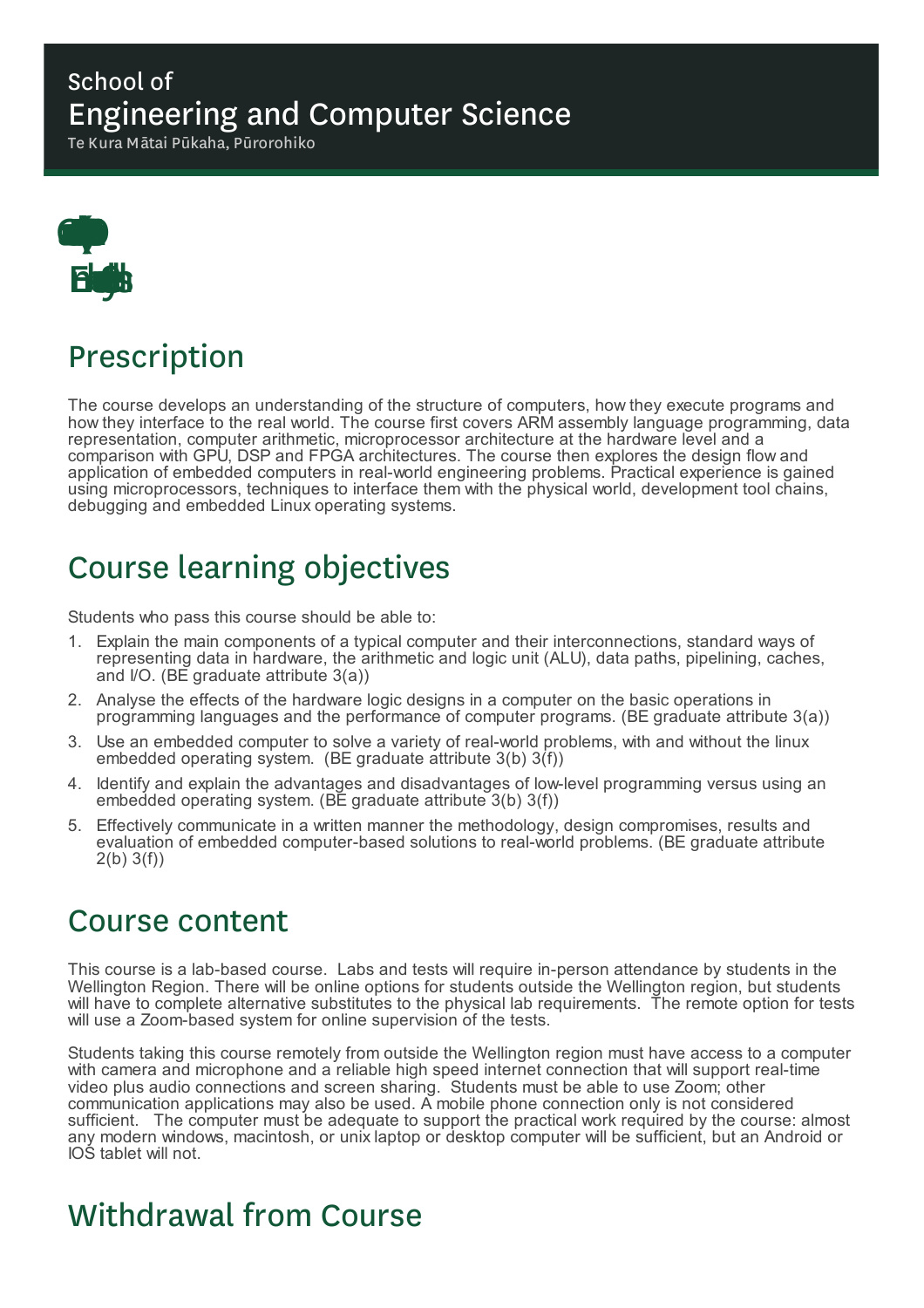### Lecturers

### Dr Robin Dykstra (Coordinator)

robin.dykstra@vuw.ac.nz 04 886 5334 AM 415 Alan Macdiarmid Building, Gate 7, Kelburn Parade, Kelburn

### Dr Aaron Chen

aaron.chen@vuw.ac.nz 04 463 5114

AM 405 Alan Macdiarmid Building, Gate 7, Kelburn Parade, Kelburn

# Teaching Format

During the trimester there will be two lectures per week plus one hour for tutorials. The lab component will consist of inlab sessions of three hours each.

# Student feedback

Student feedback on University courses may be found at: www.cad.vuw.ac.nz/feedback/feedback\_display.php

# Dates (trimester, teaching & break dates)

- Teaching: 28 February 2022 03 June 2022  $\blacksquare$
- Break: 11 April 2022 24 April 2022  $\blacksquare$
- $\blacksquare$ Study period: 06 June 2022 - 09 June 2022
- Exam period: 10 June 2022 25 June 2022

### Class Times and Room Numbers

#### **28 February 2022 - 10 April 2022**

- **Monday** 11:00 11:50 204, New Kirk, Kelburn
- **Wednesday** 11:00 11:50 204, New Kirk, Kelburn É
- **Thursday** 11:00 11:50 204, New Kirk, Kelburn  $\blacksquare$
- **25 April 2022 - 05 June 2022**
- **Monday** 11:00 11:50 204, New Kirk, Kelburn
- **Wednesday** 11:00 11:50 204, New Kirk, Kelburn  $\blacksquare$
- **Thursday** 11:00 11:50 204, New Kirk, Kelburn É

### Set Texts and Recommended Readings

### Required

There are no required texts for this offering.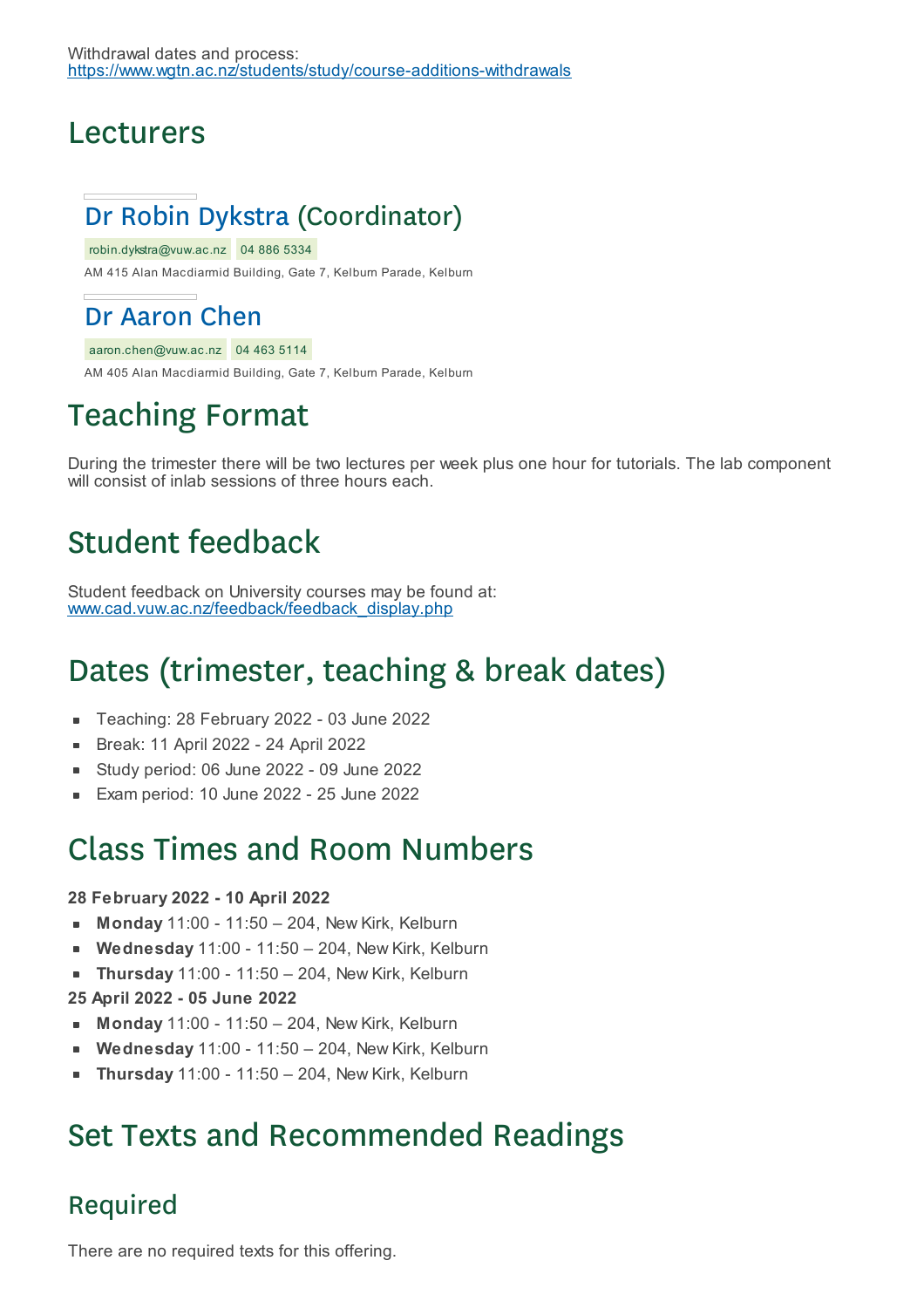#### Recommended

The course text book is "*Computer Organization and Design, ARM edition*". We will not follow the text closely or entirely, but students are advised to ensure access for additonal reading.

### Mandatory Course Requirements

In addition to achieving an overall pass mark of at least 50%, students must:

Achieve at least a **D** grade for 80% of the labs, because the practical work in the labs is critical to CLO 3, and is not assessed in the tests/assignments.

*If you believe that exceptional circumstances may prevent you from meeting the mandatory course requirements, contact the Course Coordinator for advice as soon as possible.*

### Assessment

This course is internally assessed.

| Assessment Item                                                                              | Due Date or<br><b>Test Date</b> | CLO(s)          | <b>Percentage</b> |
|----------------------------------------------------------------------------------------------|---------------------------------|-----------------|-------------------|
| 2 Tests (1 hour each)                                                                        | <b>TBC</b>                      | CLO:<br>1,2,4,5 | 50%               |
| 2 Assignments (7 hours each)                                                                 | <b>TBC</b>                      | CLO:<br>1,2,5   | 15%               |
| Laboratory exercises / report (3 hour lab session plus 2<br>hours for analysis and write-up) | TBC.                            | CLO:<br>2,3,4,5 | 35%               |

#### Penalties

Work submitted late will incur a 10% penalty per late day or part thereof. Students expecting to submit work late should use the extension system that is part of the submission system.

#### Extensions

Extension procedures for EEEN301 will use the normal Faculty extension process. You need not contact the course lecturers directly for most assignment extensions, but simply follow the procedures within the submission system. If you require extensions beyond that handled automatically then you should contact staff.

#### Submission & Return

Submission of assignments and laboratory reports will be through the ECS submission system. Marks and comments will also be returned via the submission system.

### **Workload**

The student workload for this course is 150 hours.